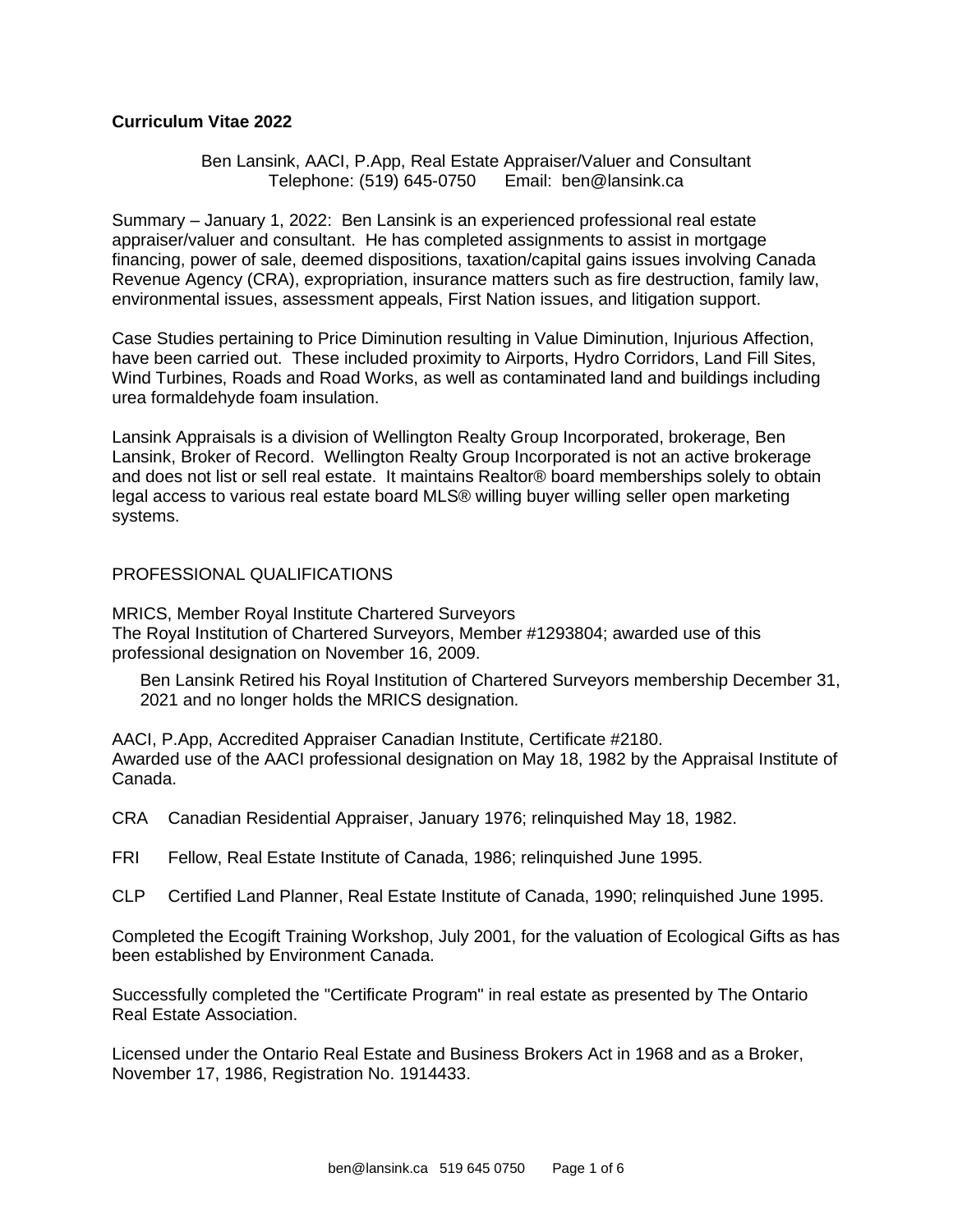## EXPERIENCE

- 1974 Present Fee Appraiser/Valuer and Consultant
- 1970 1974 Mortgage Manager, The Royal Trust Company - client and real estate mortgage loan approvals

Appraisal assignments have included:

- 1. airports; harbours; cemeteries; funeral homes;
- 2. institutional buildings; hospitals; police stations; schools; and churches;
- 3. office towers; industrial properties;
- 4. apartment buildings; senior care facilities; single family residences;
- 5. retail commercial properties; hotels; motels;
- 6. mobile home/trailer parks; marinas; golf courses;
- 7. farms and farmland; intensive farms (e.g. pork; dairy; chicken; mushroom)
- 8. land;

ecologically sensitive; parks and conservation; aggregate resource; commercial/industrial/residential land; building lots - on water and not on water;

landfill sites;

First Nation reserve lands;

- 9. rights-of-way; easements; market rent studies; rail corridors; pipelines; and
- 10. other property types.

Assignments have been carried out in Ontario, Quebec, British Columbia, Manitoba, Saskatchewan, Nova Scotia, the Caribbean, the State of Utah, the State of New York, and New Zealand.

# **MEMBERSHIP IN PROFESSIONAL ASSOCIATIONS**

Appraisal Institute of Canada, member since 1972: AACI, P.App: Accredited Appraiser Canadian Institute, May 1982

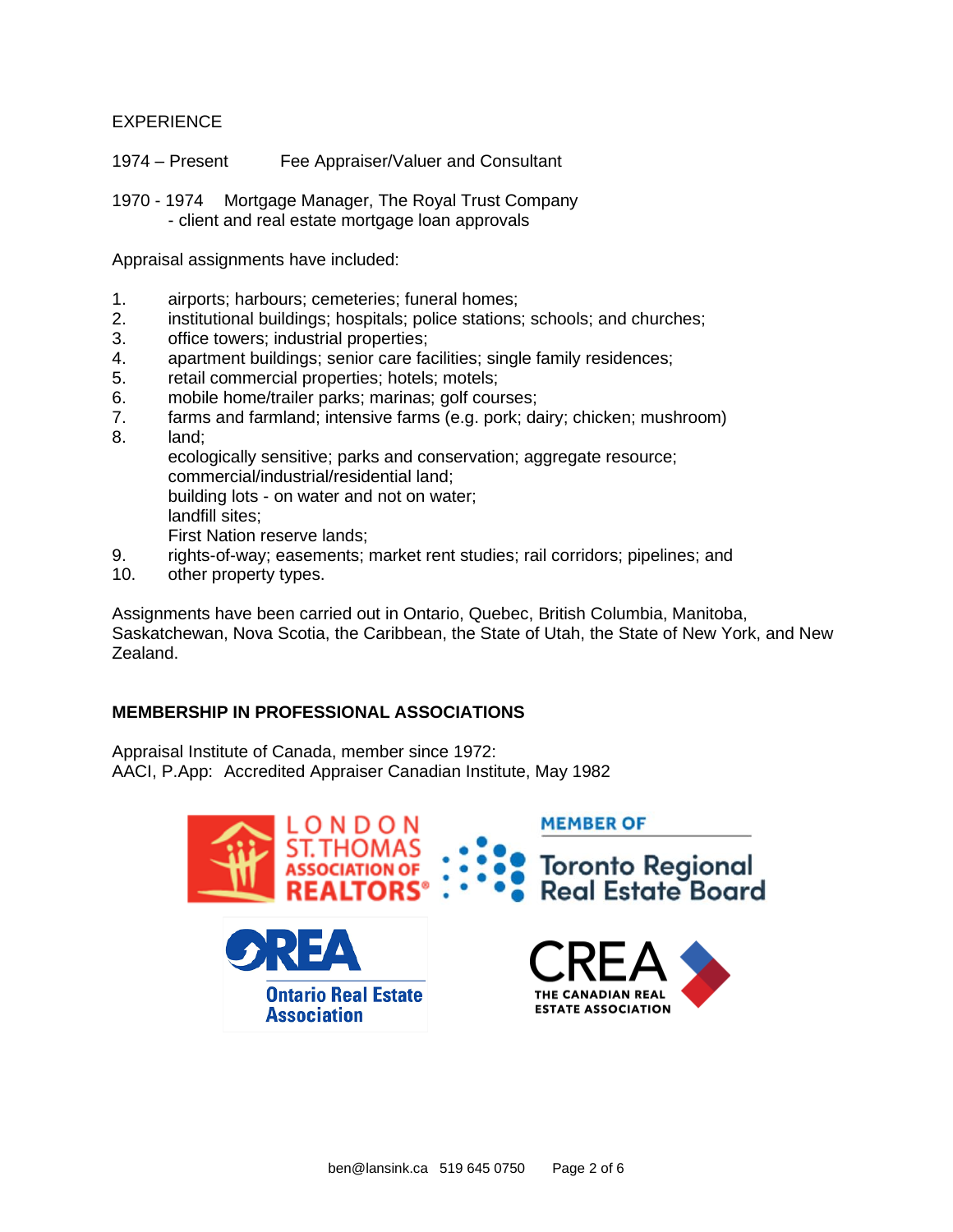### **PARTICIPATION IN PROFESSIONAL ASSOCIATIONS**

London and St. Thomas Association of Realtors®, Member, also Education Committee 1987, 1988, and 1989 (Chairperson 1988); Board Director 1989 and 1990; Member, Ethics Committee 1989; Member, Ethics Appeal Committee 1990.

Appraisal Institute of Canada, Ontario Association Member of the Investigating Committee (1989 - 1992) and the Adjudicating Committee (1992 - 1995). These committees addressed public complaints against members of the Appraisal Institute of Canada, Ontario Association.

Local Architectural Conservation Advisory Committee (LACAC) 1990-1992, appointed by London City Council to serve as a member at large.

Assessment Review Board of Ontario, a Land Tribunal: Member May 14, 1992 to May 14, 1998. Appointed by an Order in Council, as recommended by the Attorney General, approved and ordered May 14, 1992 and again on May 14, 1995 by the Lieutenant Governor of Ontario.

### **PUBLICATIONS AND STUDIES by Ben Lansink**

### **Market Study Pit or Quarry January 2014**

Diminution in Price (if any)

#### **Market Study Roadway Analysis November 2013**

Diminution in Price (Injurious Affection if Partial Taking)

#### **Market Study Power Corridors April 2013**

Diminution in Price (Injurious Affection if Partial Taking)

#### **Wind Turbines Melancthon Clear Creek MPAC November 2012**

Diminution in Price / Current Value

#### **Effects of the Visible Transmission Corridor June 2011**

Winner, 'Call for Papers', Appraisal Institute of Canada. Lansink authored and presented a paper to appraiser delegates at the Annual Conference, Appraisal Institute of Canada, Moncton, June 2011.

#### **Market Study Non-Visible Easement May 2010**

Diminution in Price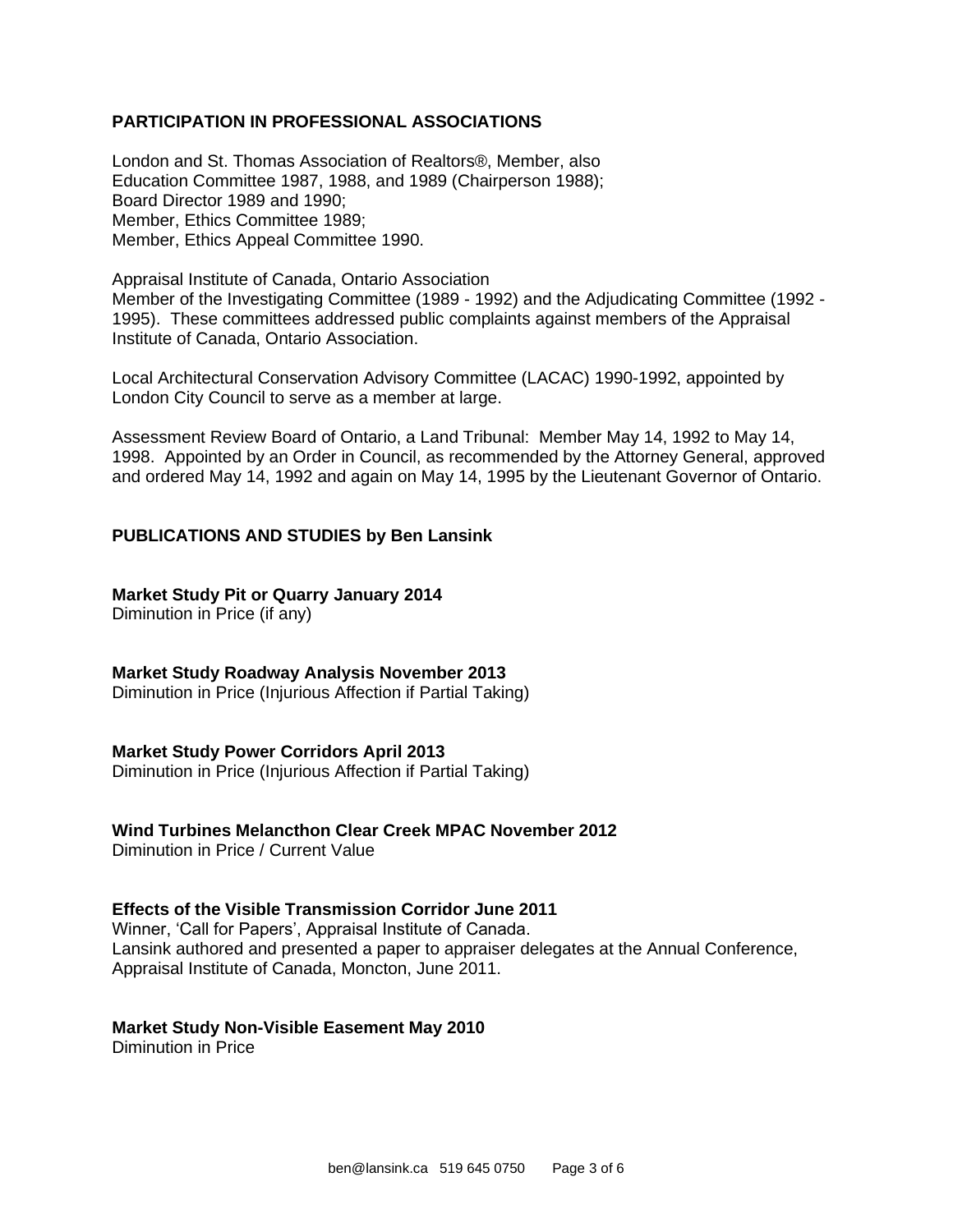### **Lazar v. Hydro One – OMB, Injurious Affection June 2005**

A case study paper based on a precedent setting case decided by the Ontario Municipal Board in June of 2002. Lansink presented the case study to appraiser delegates at the Appraisal Institute of Canada's June 2005 Conference, Edmonton, Canada.

## **Adjusting for Conditions of Sale 1998**

The Canadian Appraiser, Summer 1998

### **Highest and Best Use/Land Use Controls 1998**

Appraisal Institute of Canada, Ontario Association.

## **Assessment, Taxation, and the Fee Appraiser 1997**

Appraisal Institute of Canada, Ontario Association.

### **UFFI and Market Value Spring 1985**

The Canadian Appraiser, Volume 29, Book 1.

## **TEACHING**

Taught the Assessment Program at Fanshawe College, London, 1980s.

Certified instructor, Courses 1101 and 1102, Appraisal Institute of Canada, 1980s until the end of the 1990s.

Note: Appraisal Institute of Canada and the University of British Columbia's Sauder School of Business are now partners in offering a program designed for people seeking to join the real property valuation profession–and for valuation practitioners already employed in the industry who want to upgrade their education. The University of Guelph, Athabasca University, L'Université du Québec à Montréal; Seneca College and Langara College also offer courses recognized by the Appraisal Institute of Canada.

Certified instructor for the subject "The Principles of Mortgage Financing" for Ontario colleges as administered by The Ontario Real Estate Association, 1975-1985.

Course instructor, Introduction to Appraisals, 1995-1996, Indian and Northern Affairs Canada.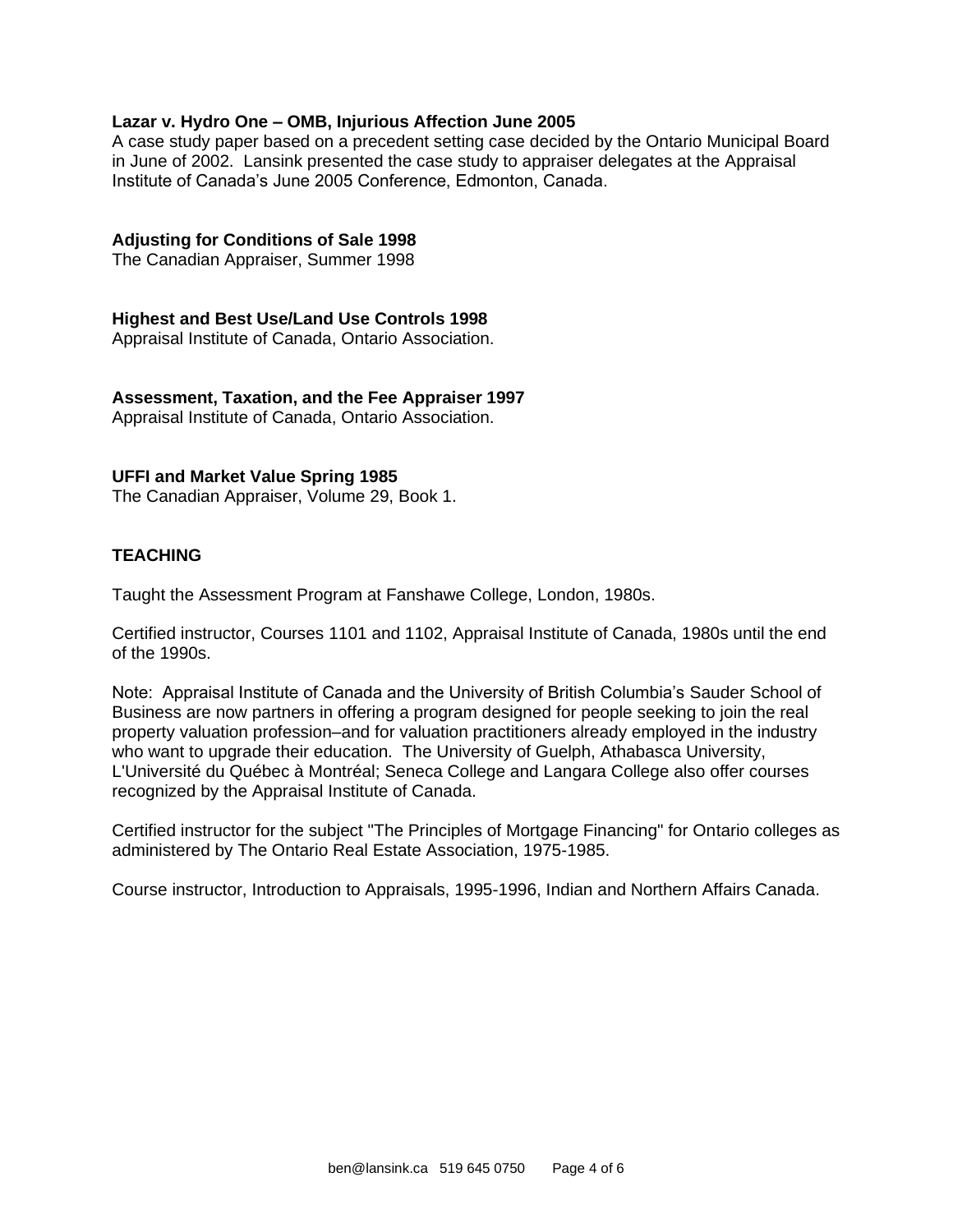## **CONTINUING EDUCATION, CONFERENCES**

AIC: Since the early 1990s, the Appraisal Institute of Canada (AIC) has had a mandatory Continuing Professional Development (CPD) Program designed to ensure that Designated Members maintain and enhance their knowledge and skills in their area of practice throughout their career.

RECO:Since 2000 the Real Estate Council of Ontario Council of Ontario (RECO) has had a mandatory continuing education program that provides significant benefits to registrants, and the open market real estate buyers and sellers who look to them for guidance.

Ben Lansink has continually exceeded the credits required for both AIC and RECO.

OEA: The Ontario Expropriation Association (the "OEA") is made up of individuals from professions involved in the acquisition of land for public purposes. Expropriation occurs when public bodies such as the federal and provincial governments, municipalities or school boards, acquire land for public purposes under compulsion of law. In the majority of cases, expropriation involves a complicated process that must be carried out in strict accordance with legislation (in Ontario the Expropriations Act, R.S.O. 1990, CHAPTER E.26).

Ben Lansink was a member of the OEA and participated in its Seminars / Conferences.

Ben Lansink attends most of the yearly conferences of the Appraisal Institute of Canada and its Annual General Meetings.

## **EXPERT WITNESS EXPERIENCE**

The Superior Court of Justice has jurisdiction over criminal, civil, and family cases, and is the largest superior trial court in Canada. The Divisional Court, Small Claims Court, and Family Court are all branches of the Superior Court of Justice.

Environment and Land Tribunals Ontario brings together five Ontario tribunals and boards which adjudicate matters related to land use planning, environmental and heritage protection, property assessment, land valuation and other matters. The land tribunals are the Assessment Review Board, the Board of Negotiation, and the Ontario Municipal Board.

The Federal Court is Canada's national trial court which hears and decides legal disputes arising in the federal domain, including claims against the Government of Canada, civil suits in federally regulated areas and challenges to the decisions of federal tribunals.

Over the years Mr. Lansink has been accepted as an expert witness to assist the Superior Court of Justice, the Land Tribunals, and the Federal Court.